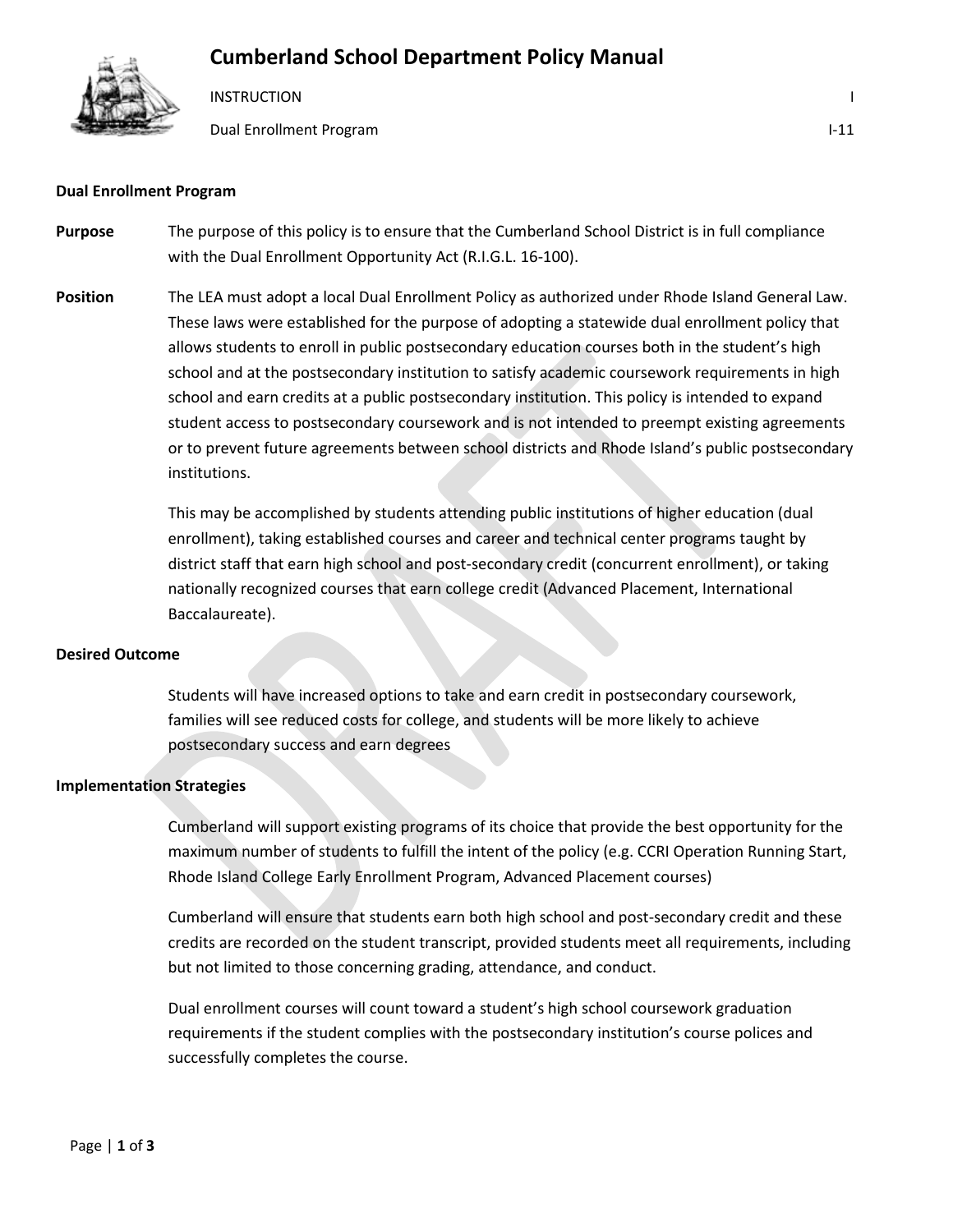## **Cumberland School Department Policy Manual**



**INSTRUCTION** 

Dual Enrollment Program I-11

Students must meet Cumberland high school's requirements, including, but not limited to those concerning attendance and conduct. Concurrent enrollment courses will count toward the student's high school coursework graduation requirements if the student, according to their secondary school's grading, behavioral, and attendance policies, successfully completes the course.

> Assigned Cumberland High School staff will work with the assigned staff at the postsecondary institution to oversee the enrollment of students in dual and concurrent enrollment courses.

> For any concurrent enrollment course, Cumberland is responsible for providing students with disabilities, the protections, services and accommodations as prescribed by federal and state law.

Cumberland High School will promote articulation agreements with higher education institutions outside those covered by the state policy and should make that information available to students and families.

Cumberland High School will encourage participation of underserved populations in this program.

Cumberland will develop programs to prepare and train their teaching staff to teach concurrent and advanced placement courses.

Students can qualify to be enrolled in a post-secondary institution and not need to attend Cumberland High School on a daily basis. Students must meet the following criteria:

1. complete all course credit requirements with the exception of English 4 or equivalent, the fourth math related requirement and Physical Education, and have earned a minimum of 21.5 credits\*

2. complete all graduation requirements including service learning and the portfolio presentation requirement

3. earn a minimum of 2.0 GPA

4. have the approvals of his/her school counselor, guidance department coordinator and principal

5. Attendance, conduct history, and post-secondary institution requirements will be considered when determining eligibility.